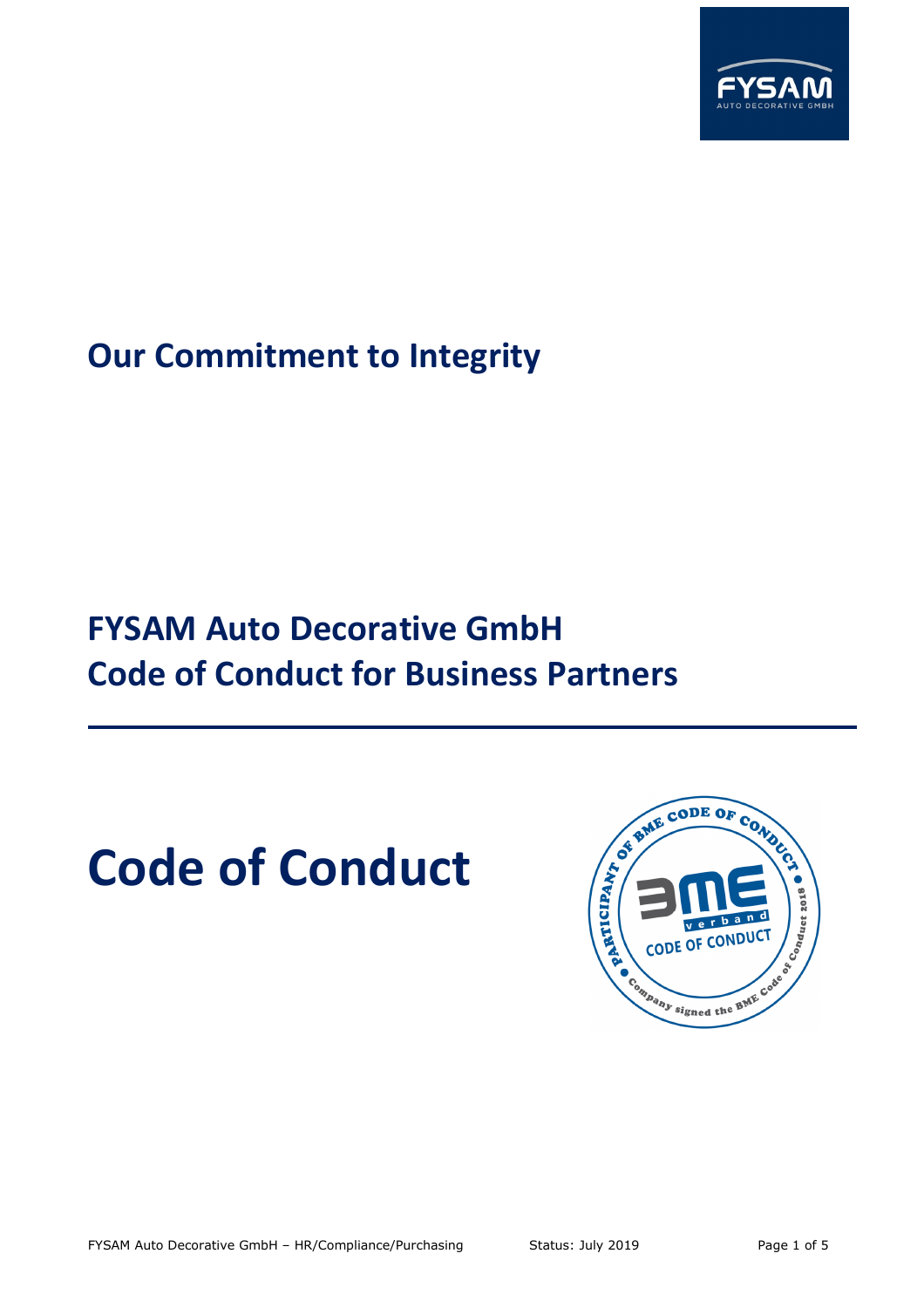

### **(I) Preamble**

FYSAM Auto Decorative GmbH recognises its social responsibility. All those involved in the procurement process as intermediaries between their own company and suppliers in each of the supply markets bear a particular responsibility towards their own company, towards customers and suppliers, towards the environment and towards society.

The actions of FYSAM Auto Decorative GmbH and its employees are particularly oriented towards the values of integrity and fairness.

The Code of Conduct for business partners of FYSAM Auto Decorative GmbH is a voluntary code to enforce the mutual interest in fair, sustainable, responsible and ethical principles.

This Code of Conduct applies to all business partners of FYSAM Auto Decorative GmbH and is intended to be the basis for all business relations of our company.

The ethical guidelines described in this Code of Conduct for Business Partners are based, in particular, on the main principles of the UN Global Compact, the ILO conventions, the UN Universal Declaration of Human Rights, the UN Convention on the Rights of the Child and on the Elimination of All Forms of Discrimination against Women, as well as the OECD Guidelines for Multinational Enterprises. The following Clauses (II) to (VI) constitute minimum standards which shall prevent situations that question the integrity of our company and employees.

FYSAM Auto Decorative GmbH expects all business partners to adhere to the principles of the Global Compact.

#### **(II) General Principles, Universal Rights and the Law**

FYSAM Auto Decorative GmbH expects its business partners to commit to upholding their societal responsibility in all business dealings.

FYSAM Auto Decorative GmbH expects its business partners to observe relevant applicable laws and other legal provisions applicable within the countries in which they operate in all their business dealings and decisions. Business partners must be treated in a fair manner. Contracts are being complied with while amendments and framework conditions are being taken into account.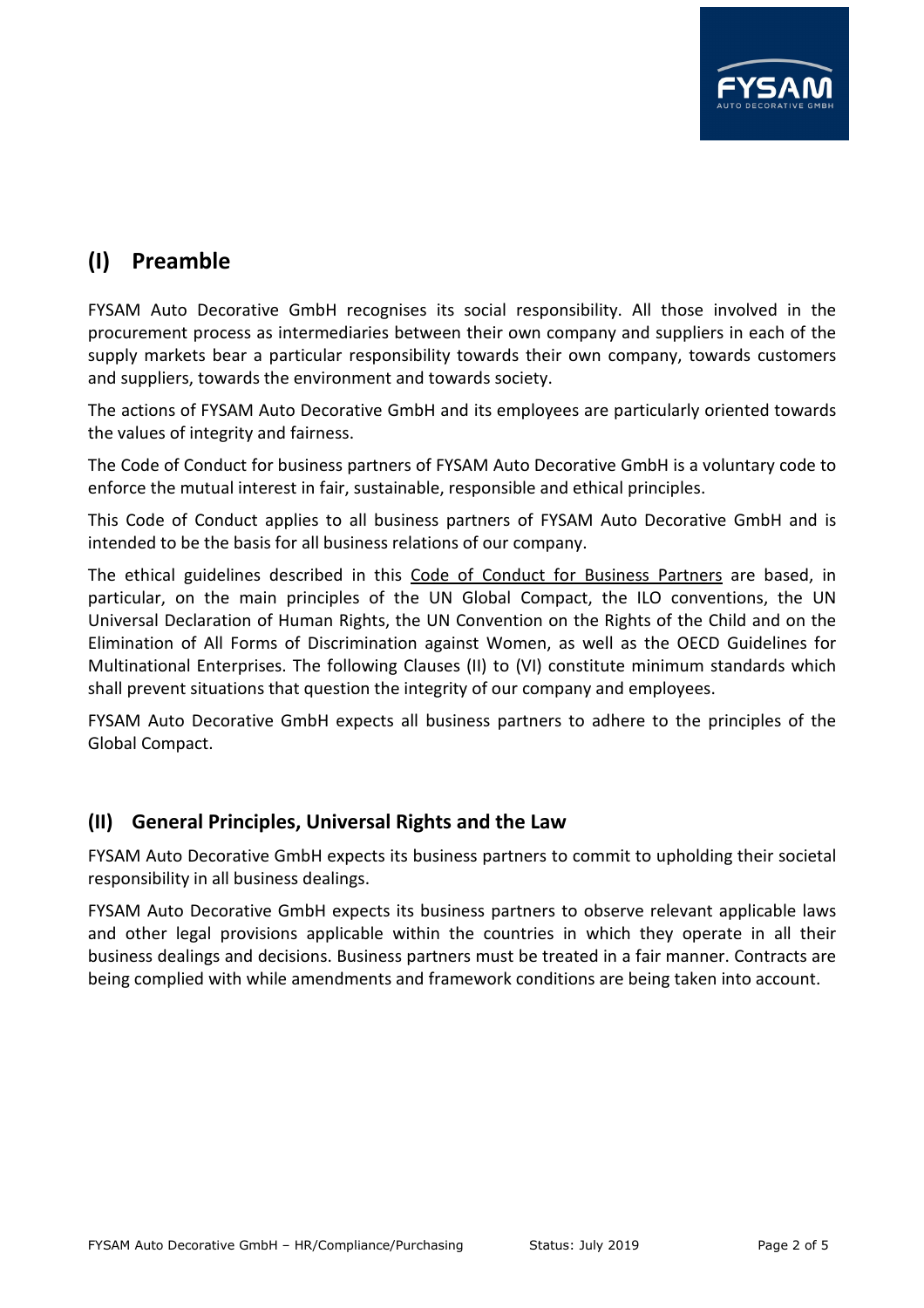

#### **(III) Principles of Social Responsibility**

#### **(a) Human rights**

FYSAM Auto Decorative GmbH respects and supports compliance with internationally recognised human rights. Therefore, FYSAM Auto Decorative GmbH condemns any kind of human rights violations. Business partners undertake to comply with national and international regulations regarding the protection of human rights.

#### **(b) Labour standards**

FYSAM Auto Decorative GmbH asks business partners not to accept any form of discrimination or harassment, not to allow child labour, forced labour or human trafficking, to ensure adequate wages in accordance with the statutory minimum wage or collective wage agreement and to make sure that national regulations and statutory provisions with regard to working hours are adhered to.

Furthermore, FYSAM Auto Decorative GmbH expects all business partners to respect the right to freedom of association and the right to create interest groups in order to pursue common goals and objectives, within the scope of applicable national legislation and state law. In addition, retention of identity and protection against retaliation must be ensured.

#### **(c) Occupational safety and health**

FYSAM Auto Decorative GmbH guarantees occupational safety and protection of health in the workplace within the scope of national provisions. Business partners of FYSAM Auto Decorative GmbH confirm the implementation of all applicable legal occupational safety and health requirements as intended. Furthermore, they confirm the implementation of occupational safety and health measures according to internationally recognised standards such as the standards of OSHA or ILO.

Just as FYSAM Auto Decorative GmbH, business partners of FYSAM Auto Decorative GmbH support and promote constant improvement and further development of the work environment.

#### **(d) Environmental protection**

Business partners undertake to implement all statutory environmental protection requirements as well as internationally recognised standards of corporate environmental protection as intended, for example ISO 14001. From its business partners, FYSAM Auto Decorative GmbH expects adequate environmental management including the identification of all environmental aspects within their field of responsibility.

In particular, environmental aspects include energy consumption, greenhouse gas emissions, air and water quality as well as water consumption, the sparing use of natural resources, the avoidance of waste, recycling as well as the responsible management of chemicals.

In the course of continuous improvement, FYSAM Auto Decorative GmbH expects a reduction of the environmental impacts of internal production processes through preventive measures as well as consideration of environmental aspects within the supply chain and raw material procurement.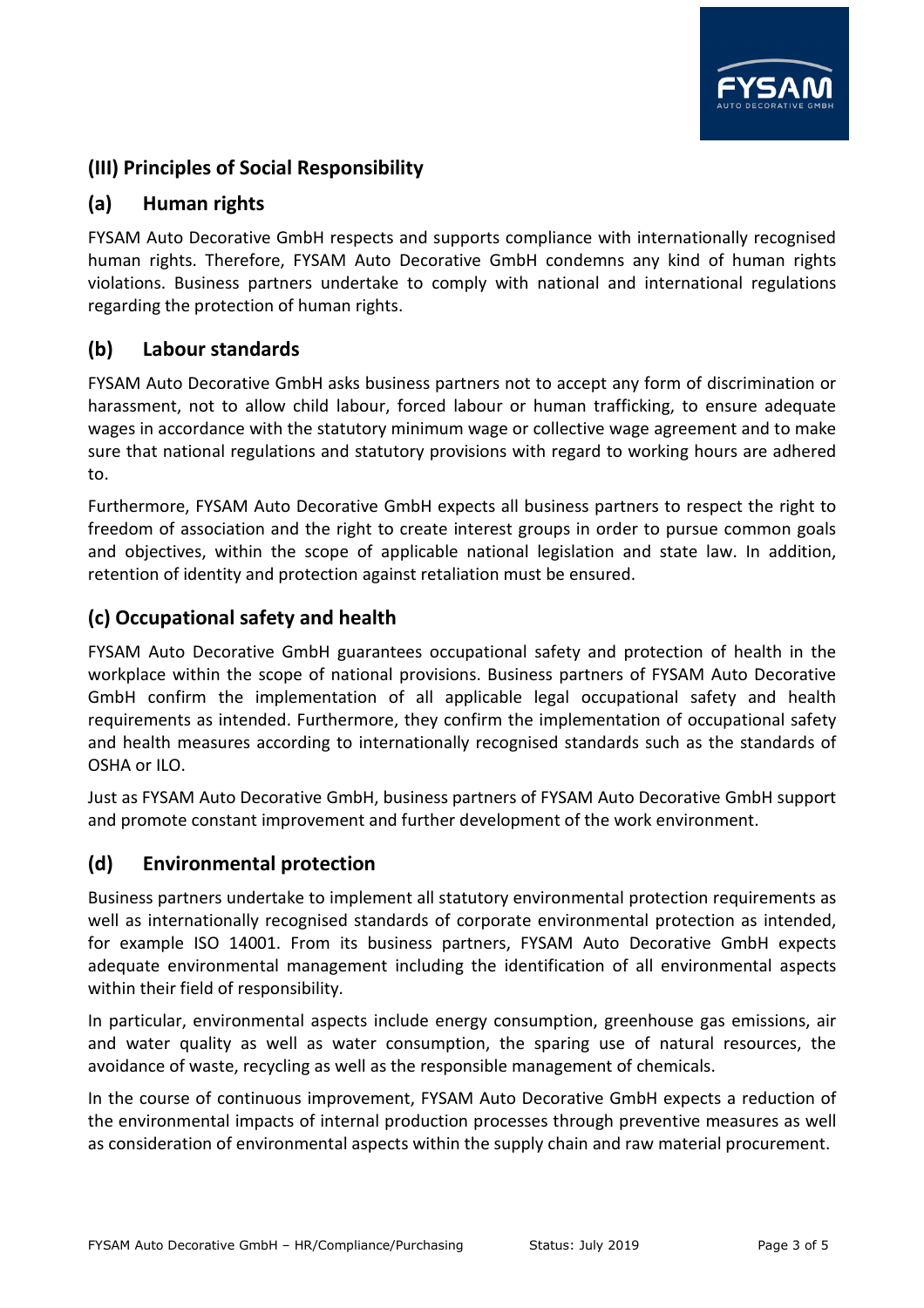

#### **(IV) Economic Activity / Competition**

#### **(a) Corporate responsibility**

FYSAM Auto Decorative GmbH expects business partners to be aware of their corporate responsibility, to comply with statutory provisions with regard to company accounting and to ensure that all asset-related transactions and business transactions are allocated properly and chronologically.

Furthermore, it is expected that national laws, regulations and provisions as well as customs and export regulations are adhered to in all business activities. In that regard, the international legal provisions and restrictions pertaining to export control, as well as export restrictions concerning security-related services, products and information must also be observed.

Business partners of FYSAM Auto Decorative GmbH ensure that the applicable provisions in force with regard to money laundering are adhered to.

#### **(b) Corruption**

FYSAM Auto Decorative GmbH undertakes to fight any kind of corruption and expects the same of its business partners. In addition, FYSAM Auto Decorative GmbH expects its business partners to comply with all anti-corruption laws and not to tolerate any corrupt practices as part of any business dealings.

#### **(c) Fair competition**

FYSAM Auto Decorative GmbH respects fair competition. Therefore, FYSAM Auto Decorative GmbH observes all applicable laws that protect and promote competition, in particular, applicable antitrust laws and other laws to regulate competition.

Business partners of FYSAM Auto Decorative GmbH therefore undertake to respect fair competition and to comply with competition and antitrust laws. Agreements with competitors and other acts that constitute an obstruction of the free market are prohibited.

#### **(d) Privacy policies**

FYSAM Auto Decorative GmbH considers the exchange and handling of sensitive information as integral part of all collaboration with its business partners. FYSAM Auto Decorative GmbH expects special diligence and the implementation of adequate technical and organisational measures with regard to the protection of information. Confidential and personal information must be protected against unauthorised access by third parties. It must also be ensured that the information is only processed as intended.

By means of adequate internal regulations, business partners of FYSAM Auto Decorative GmbH ensure that no counterfeit goods (plagiarism) are put in circulation.

#### **(e) Conflicts of interest**

FYSAM Auto Decorative GmbH and its business partners always make sure that their employees make business decisions exclusively based on appropriate factual considerations. FYSAM Auto Decorative GmbH expects that business partners or third parties that are affected by a conflict of interest are not involved in any of the relevant business decisions. FYSAM Auto Decorative GmbH